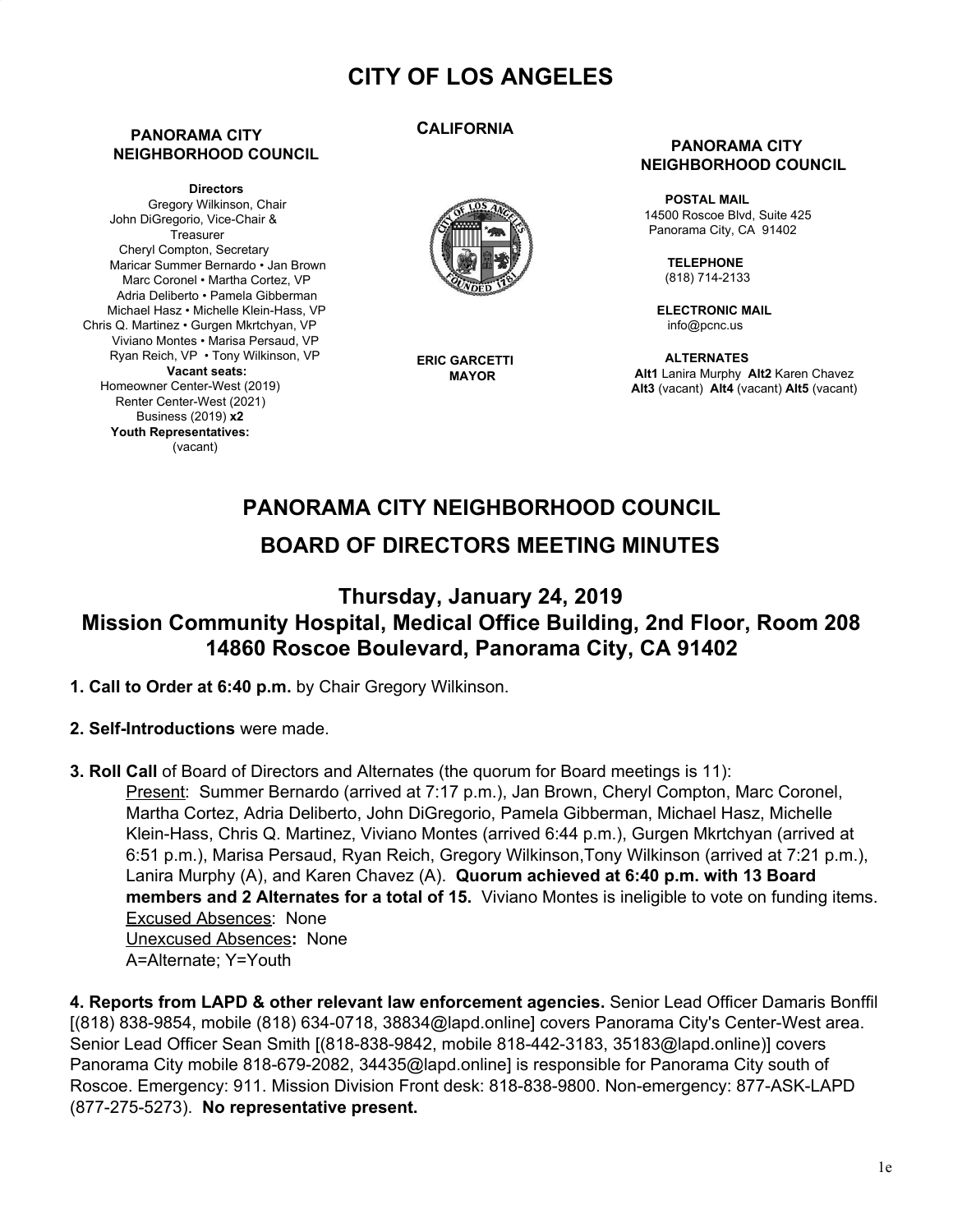Agenda Item 6 Public Comment was considered at this time. (Viviano Montes arrived at 6:44 p.m.)

- **6. Public Comment and Announcements -** None made by public attendees**.** Board members comments:
	- Michelle announced there exists a closed Facebook group "Growing Up in Panorama City California" and that she has a page on Facebook "The View From Panorama City."
	- Marissa mentioned Panorama Mall will be expanding drastically with huge development.
	- Martha announced a LAPD community bike ride on February 23, 9 am to 10:30 a.m. from the Sepulveda Recreation Center to the mall and an immigration forum will be held in North Hills on March 12, 6 to 8 pm.

## **5. Various elected officials and government agencies/departments will report, discussion, and receive community input.**

(Gurgen Mkrtchyan arrived at 6:51 p.m.)

**LOS ANGELES CITY COUNCIL DISTRICT 6** Councilwoman Nury Martinez is represented in Panorama City by Andres Sandoval (Andres.X.Sandoval@lacity.org). Area Director is Lorena Bernal (Lorena.Bernal@lacity.org). The district field office is located at 9300 Laurel Canyon Blvd., 2nd Floor, Sun Valley, CA 91331; 818-771-0236.

● Andres Sandoval stated January is Human Trafficking Month and toiletries are being collected for basic needs. Speed bumps applications are available. More potholes due to rain should be reported to CD 6 or 3-1-1. Sidewalk repair was discussed; local Vision Zero projects will focus on sidewalks.

**LOS ANGELES CITY MAYOR'S OFFICE** Mayor Eric Garcetti is represented in the East Valley by Area Representative, Jaqueline Serrano (818- 778-4990 or 213-910-9104 Jaqueline.Serrano@lacity.org). The Mayor's San Fernando Valley office is located in the Van Nuys City Hall, 14410 Sylvan Street, Van Nuys, CA 91401. **No representative present.**

**LOS ANGELES UNIFIED SCHOOL DISTRICT, DISTRICT 6** Our LAUSD School Board Member is Kelly Gonez. Cara Onofre is her local representative. (Main (213) 41-6388 Mobile (818) 389-9216, cara.onofre@lausd.net). The District 6 office is located at 9945 Laurel Canyon Blvd, Pacoima, CA 91331. **No representative present.**

## **LOS ANGELES COUNTY SUPERVISORIAL DISTRICT 3** Supervisor Sheila Kuehl

(Sheila@bos.lacounty.gov, 213-974-3333) is located at 821 Kenneth Hahn Hall of Administration, 500 West Temple Street, Los Angeles, CA 90012. Supervisor Kuehl is represented locally by Valley District Director, Benita Trujillo (818-901-3831, trujillo@bos.lacounty.gov). The San Fernando Valley District Office is located at 7555 Van Nuys Boulevard, Suite 1, Van Nuys, CA 91405. **No representative present.**

**CALIFORNIA ASSEMBLY DISTRICT 46** Assemblymember Adrin Nazarian represents us in a district that runs from North Hills and Panorama City south to Studio City and the Hollywood Hills. His field office is located in the State Office Building at 6150 Van Nuys Blvd., Suite 300, Van Nuys, CA 91401. His Field Representative for Panorama City is Vanessa Carr. **No representative present.**

**CALIFORNIA SENATE DISTRICT 18** District 18 State Senator Bob Hertzberg maintains a field office in the State Office Building at 6150 Van Nuys Blvd., Suite 400, Van Nuys, CA 91401 (818-901-5588). His Field Deputy for Panorama City is Eveline Bravo-Ayala (evenline.bravo-ayala@sen.ca.gov). The District Director is Barri Worth Girvan (Barri.Girvan@sen.ca.gov). **No representative present.**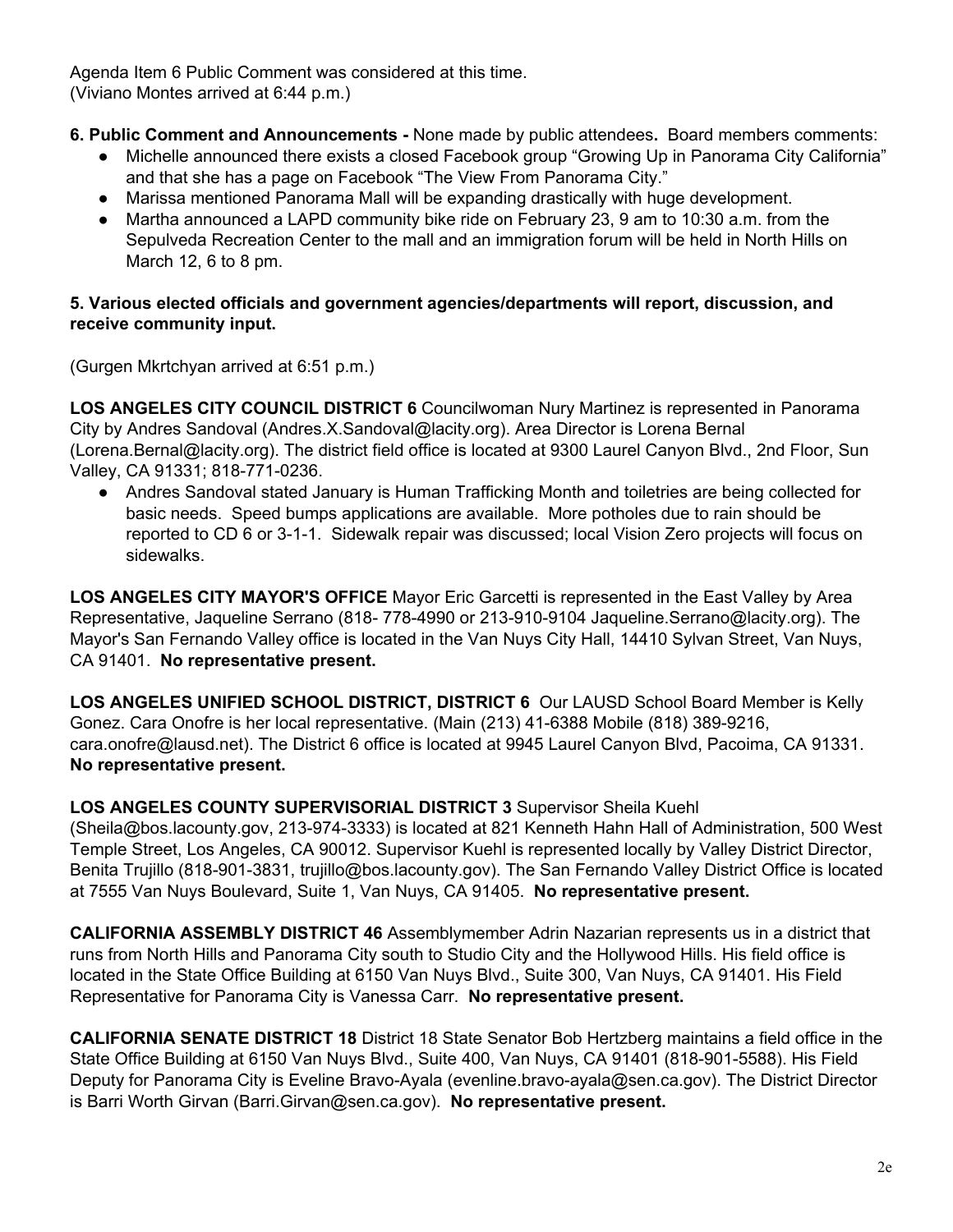**CALIFORNIA CONGRESSIONAL DISTRICT 29** Congressman Tony Cardenas' District Office is located at 9612 Van Nuys Blvd., #201, Panorama City, CA 91402 (818-221-3718). **No representative present.**

**DEPARTMENT OF NEIGHBORHOOD EMPOWERMENT (DONE)** DONE's office is located at 14410 Sylvan St. 4th Floor, Van Nuys, CA 91401. Office phone is: Office | 818- 374- 9898 Fax | 818-374-9877. Jose Galdamez is our designated liaison and can be emailed at jose.galdamez@lacity.org Our city funding representative is Ms. Shawna Dungo directly at shawna.dungo@lacity.org or general line Clerk.NCFunding@lacity.org or (213) 978-1058. **No representative present.**

**DEPARTMENT OF RECREATION AND PARKS (Panorama City Rec. Center)** Panorama City Rec Center is located at 8600 Hazeltine Ave., Panorama City, CA 91402, (818) 893-3401, Adria Deliberto is the Rec Center's Director and can be reached at panorama.recreationcenter@lacity.org **No report.**

**6. Public Comment and Announcements** were previously considered.

**7. Discussion and possible action to appoint any interested qualified stakeholders to any appropriate vacant board seats.** There were no applicants.

**8. Notation and possible correction (through documentation) of the list of Board members who may not vote on matters (financial or otherwise) because they have not completed the required training. Further, removal of any board member per DONE rules who have not completed DONE required training.**

- Viviano Montes has not renewed his Ethics Training which expired on July 30, 2016.
- Cheryl reminded all Board members that joined the Board in Spring 2017 will need to renew their Ethics Training.

**9. Discussion and possible action on the recommendation of the Land Use Committee that the Board urge the City of Los Angeles to seek state legislation to modify the requirement that mandates speed increases before radar can be used for speed enforcement.**

● Michelle reported a state law that requires speed limits be reassessed on a regular basis in order to enforce using radar but LADOT had not done so for a long time Discussion followed. MOTION by Adria Deliberto, seconded by John DiGregorio, that the Panorama City NC urge the City of Los Angeles to seek state legislation to modify the requirement that mandates speed increases before radar can be used for speed enforcement and file a Community Impact Statement on the most recent Council File 18-0002-S30 (AB 2363 - Friedman) and to write a letter to Senator Hertzberg and Assemblymember Nazarian.

**Motion passed 14 Yes (Jan Brown, Cheryl Compton, Marc Coronel, Martha Cortez, Adria Deliberto, John DiGregorio, Pamela Gibberman, Michael Hasz, Michelle Klein-Hass, Chris Q. Martinez, Viviano Montes, Gregory Wilkinson, Lanira Murphy, Karen Chavez)- 3 No (Gurgen Mkrtchyan, Marisa Persaud, Ryan Reich) - 0 absentions**

Tony Wilkinson will draft the letter for the Chair's approval.

**10. Discussion and possible action on the recommendation of the Land Use Committee that the Board SUPPORT a REVISED proposed development of 9701 and 9707 North Vesper Avenue, Panorama City, CA 91402.** The proposal has been changed from an ownership project to a rental project because the opinion of the City Council District 6 staff is that recent state law makes this the only practical project. The former request for a Small Lot Subdivision (which the PCNC Board had supported in the concept stage) is now a request for a 36 unit apartment building. The planning requests are now for a General Plan Amendment from Low Medium I to General Commercial. Zone Change from RD3 to C4 for the Development and Use of a 36 unit multi residential apartment community and 1,500 sf of commercial fronting Vesper Avenue on an approximate 36,681 square foot lot. In compliance with 4% shall be set aside for Extremely Low Income and 6% shall the set aside for Very Low Income housing for a total of 5 low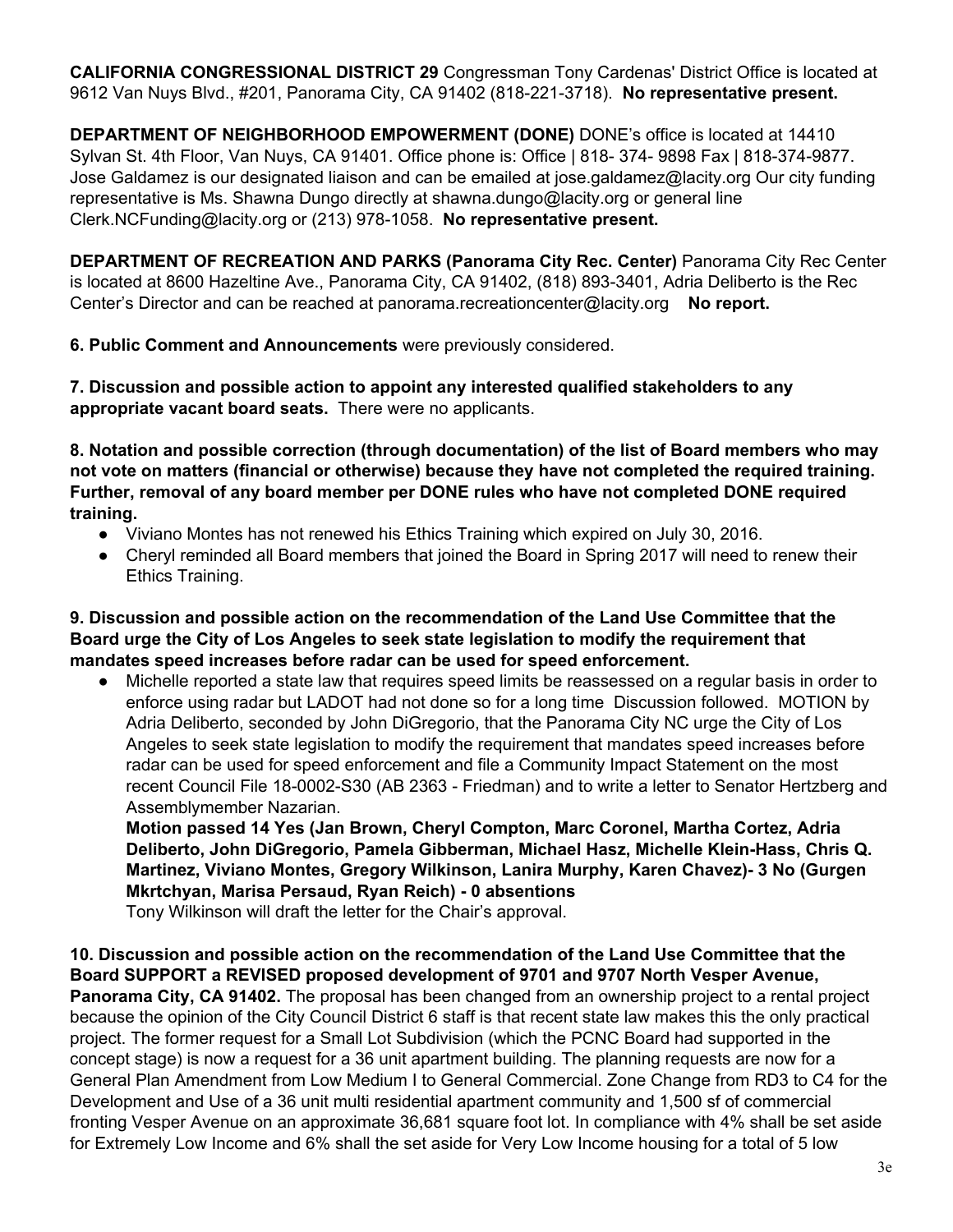income housing units. The applicant is Bobby Younessi of Vesper Partners, LLC (bobby@hpdevelopments.com). The applicant's representative is Athena Novak of AHN & Associates, LL (athenanvk@aol.com, 818-906-7449). The item was tabled.

(Summer Bernardo arrived at 7:17 p.m.)

### **11. Discussion and possible action regarding the Education Committee's recommendation that PCNC support the United Teachers Los Angeles Campaign to Give Kids a Chance. This position is not to be construed as taking sides in a labor/management dispute.**

- **●** "Give Kids a Chance" flyer was distributed, the content of which has been supported by 10 Neighborhood Councils.
- (Tony Wilkinson arrived at 7:21 p.m.)

Extensive discussion followed supporting the campaign and whether to remove the second sentence.

MOTION made by Michelle Klein-Hass, seconded by Ryan Reich that the Panorama City NC support the United Teachers Los Angeles Campaign to Give Kids a Chance.

**Motion passed 14 Yes (Summer Bernardo, Jan Brown, Cheryl Compton, Marc Coronel, Martha Cortez, Adria Deliberto, Pamela Gibberman, Michael Hasz, Michelle Klein-Hass, Chris Q. Martinez, Viviano Montes, Ryan Reich, Tony Wilkinson, Lanira Murphy)- 1 No (Gregory Wilkinson) - 4 absentions (John DiGregorio, Gurgen Mkrtchyan, Marisa Persaud, Karen Chavez)**

**12. Discussion and possible action regarding the Education Committee's recommendation that PCNC provide \$300/month for light food and refreshments for Outreach events at schools such as Coffee with the Principal, PTSA meetings, School Council meetings, etc at Panorama schools.**

**●** Pamela understands this has been done by the Education Committee in the past. Following discussion, the Chair sent the matter back to the Education Committee to develop a specific plan, including the schools, for such expenditures.

**13. Discussion, nomination, and selection of any empty board officer positions from eligible members. Nominations will be done during the meeting and may be self-nominations. A vote will be taken during the meeting to select which candidate is granted the position. Eligibility will be based upon the PCNC By-Laws with the Secretary, or Chair in the Secretary's absence, verifying.**

● All officer positions are currently filled.

**14. Discussion and possible action regarding outreach efforts for the 2019 PCNC election, to include possible public communication via flyers, bus bench ads, print ads, television, etc as well as approval of spending up to \$5,000 of all such efforts.**

Greg indicated that half of the Board is up and the candidate filing window is now through the February 11 deadline. Election Day is April 27th and documentation will be required to vote. Volunteers can be non-Board members. Marisa plans to table in front of Walmart on Fridays for candidate recruitment. Other outreach efforts can include bus bench and shelter advertisements. Tony announced Rally in the Valley to be held February 9 from 9 am until 1 pm at the Onion in North Hills which will include the City Clerk for candidate filing. Discussion included food at events, every door direct, flyers, and leafleting neighborhoods.

MOTION by John DiGregorio, seconded by Jan Brown to adjust (revise) the Panorama City NC Fiscal Year 2018-19 annual Budget by increasing the Elections category to \$4,500 and by reducing the Office category by \$1,500 and to allocate \$4,500 in the Elections category as follows: social media ads (such as Facebook or Nextdoor) \$1,000; outreach supplies (such as pens, USB sticks, etc.) \$1,500; refreshments (water, beverage, and food) for tabling \$500; printing flyers and outreach materials \$1,200; food and refreshments for Rally in the Valley \$300.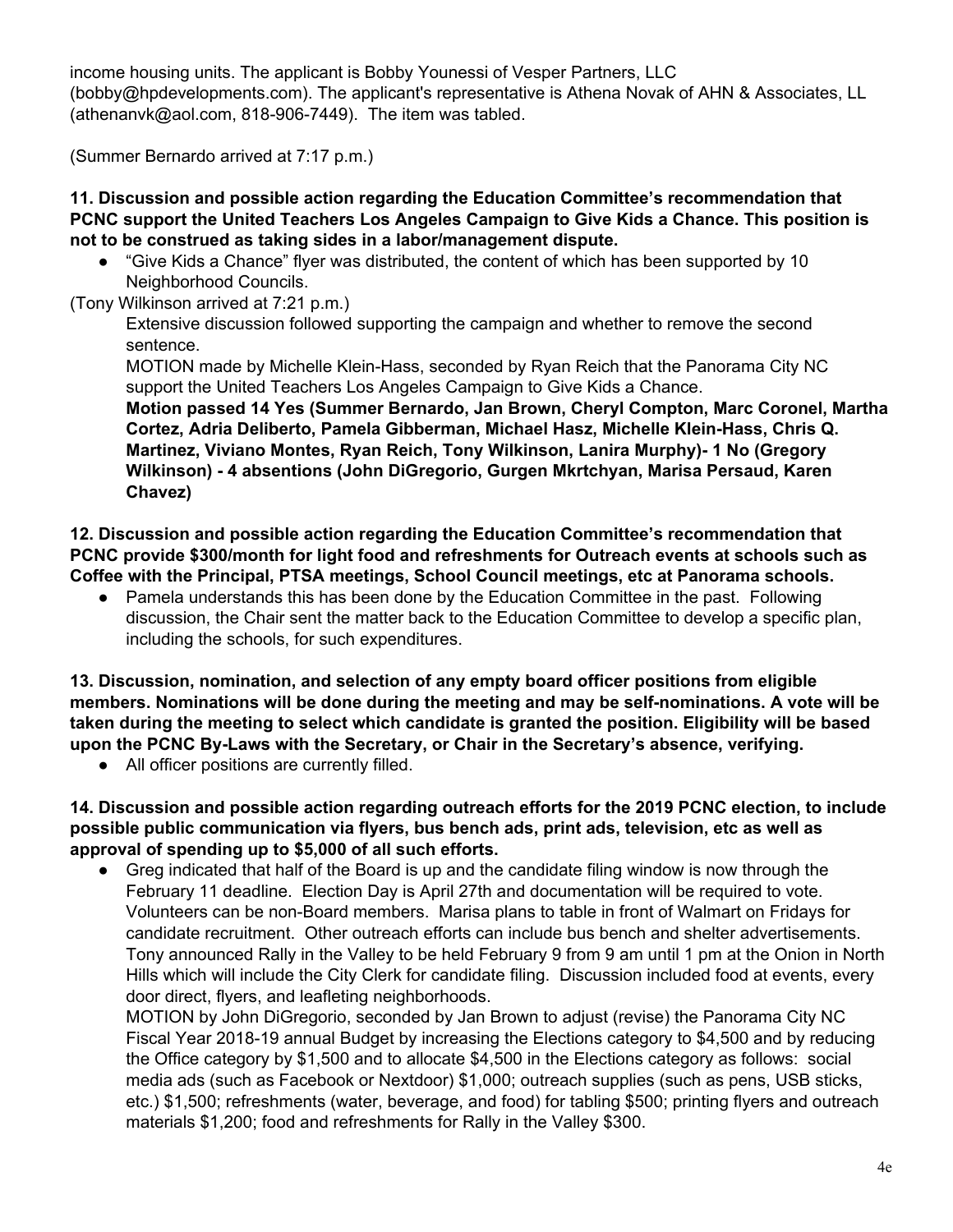**Motion passed 17 Yes (Summer Bernardo, Jan Brown, Cheryl Compton, Marc Coronel, Martha Cortez, Adria Deliberto, John DiGregorio, Pamela Gibberman, Michael Hasz, Chris Q. Martinez, Gurgen Mkrtchyan, Marisa Persaud, Ryan Reich, Gregory Wilkinson, Tony Wilkinson, Lanira Murphy, Karen Chavez)- 0 No - 0 Absentions - 1 ineligible (Viviano Montes) (Michelle was out of the room and did not vote)**

Additional discussion followed.

MOTION by Tony Wilkinson, seconded by Marisa Persaud to allocate \$500 for signage, banners, and table covers.

**Motion passed 7 Yes (Jan Brown, Marc Coronel, Adria Deliberto, Pamela Gibberman, Michael Hasz, Marisa Persaud, Tony Wilkinson)- 5 No (Cheryl Compton, John DiGregorio, Michelle Klein-Hass, Chris Q. Martinez, Gregory Wilkinson ) - 6 Absentions (Summer Bernardo, Martha Cortez, Gurgen Mkrtchyan, Ryan Reich, Lanira Murphy, Karen Chavez)- 1 ineligible (Viviano Montes)**

**15a. Discussion and possible action to remove any board member(s) that have violated Article V, section 7 "Absences" of the PCNC By-Laws or section 9B "Removal". Pursuant to section 7 any board member that has two (2) consecutive absences or three (3) absences within a six (6) month period for regularly scheduled board meetings and that are not excused by the Chair may be removed from the board by a majority vote of all those board members present. The board member subject to the removal vote may address the board but is not allowed to vote. The following board members meet this criteria to be removed. Pursuant to section 9b a board member who fails to take all required training will be removed automatically from the board.**

Viviano Montes has not renewed his Ethics Training within the required 90 days; it has been four months. Per the Bylaws this is an automatic motion. MOTION to remove Viviano Montes for lack of Ethics Training. **Motion failed 7 Yes, 11 No, 0 Abstentions**

**15b. Discussion and possible action to approve an unexpected office supplies or outreach expenses, the total of which will not exceed \$200 per category. (5 min) 8:45 16. Discussion and possible action for approval of any financial statements, Monthly Expenditure Reports (MER's), or other ongoing monthly financial documents prepared by the Treasurer or Finance Chair which have not yet been approved by the Board. Treasure/ Finance Chair to provide details. This item does not cover special or annual financial documents.** No such expenses considered.

**16. Discussion and possible action for approval of any financial statements, Monthly Expenditure Reports (MER's), or other ongoing monthly financial documents prepared by the Treasurer or Finance Chair which have not yet been approved by the Board. Treasure/ Finance Chair to provide details. This item does not cover special or annual financial documents.**

• Motion made by John DiGregorio, seconded by Gurgen Mkrtchyan to approve the Monthly Expenditure Reports (MER) for November 2018 and December 2018 **Motion passed 16 Yes (Summer Bernardo, Cheryl Compton, Marc Coronel, Martha Cortez, Adria Deliberto, John DiGregorio, Pamela Gibberman, Michael Hasz, Chris Q. Martinez, Gurgen Mkrtchyan, Marisa Persaud, Ryan Reich, Gregory Wilkinson, Tony Wilkinson, Lanira Murphy, Karen Chavez)- 1 No (Jan Brown) - 1 Abstention (Summer Bernardo) - 1 ineligible (Viviano Montes)**

**17. Discussion and possible action to approve the Board meeting's minutes for the last Board meeting and any other prior meetings not yet approved.** None were considered.

**18. Adjournment.** The meeting was adjourned by Gregory Wilkinson at 9:27 p.m.